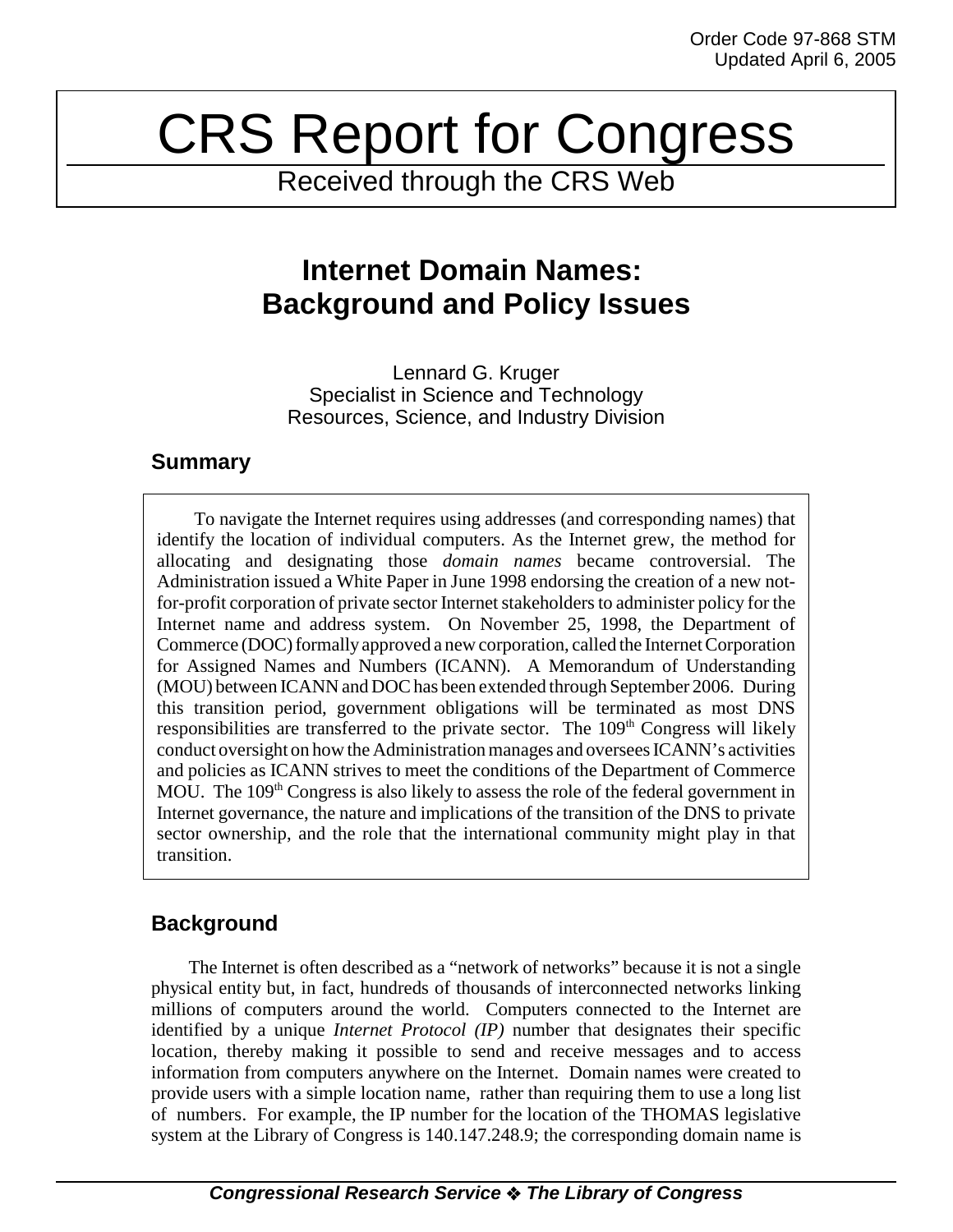"thomas.loc.gov". *Top Level Domains (TLDs)* appear at the end of an address and are either a given country code, such as .jp or .uk, or are *generic* designations *(gTLDs)*, such as .com, .org, .net, .edu, or .gov. The *Domain Name System (DNS)* is the distributed set of databases residing in computers around the world that contain the address numbers, mapped to corresponding domain names. Those computers, called *root servers*, must be coordinated to ensure connectivity across the Internet.

The Internet originated with research funding provided by the Department of Defense Advanced Research Projects Agency (DARPA) to establish a military network. As its use expanded, a civilian segment evolved with support from the National Science Foundation (NSF) and other science agencies. While there are no formal statutory authorities or international agreements governing the management and operation of the Internet and the DNS, several entities have played key roles in the DNS. The Internet Assigned Numbers Authority (IANA) makes technical decisions concerning root servers, determines qualifications for applicants to manage country code TLDs, assigns unique protocol parameters, and manages the IP address space, including delegating blocks of addresses to registries around the world to assign to users in their geographic area. IANA operates out of the University of Southern California's Information Sciences Institute and has been funded primarily by the Department of Defense.

 NSF was responsible for registration of nonmilitary domain names, and in 1992 put out a solicitation for managing network services, including domain name registration. In 1993, NSF signed a five-year cooperative agreement with a consortium of companies called InterNic. Under this agreement, Network Solutions Inc. (NSI), a Herndon, Virginia engineering and management consulting firm, became the sole Internet domain name registration service for registering the .com, .net., and .org. gTLDs.

#### **Recent History**

 Since the imposition of registration fees in 1995, criticism of NSI's sole control over registration of the gTLDs grew. In addition, there was an increase in trademark disputes arising out of the enormous growth of registrations in the .com domain. There also was concern that the role played by IANA lacked a legal foundation and required more permanence to ensure the stability of the Internet and the domain name system. These concerns prompted actions both in the United States and internationally.

An International Ad Hoc Committee (IAHC), a coalition of individuals representing various constituencies, released a proposal for the administration and management of gTLDs on February 4, 1997. The proposal recommended that seven new gTLDs be created and that additional registrars be selected to compete with each other in the granting of registration services for all new second level domain names. To assess whether the IAHC proposal should be supported by the U.S. government, the executive branch created an interagency group to address the domain name issue and assigned lead responsibility to the National Telecommunications and Information Administration (NTIA) of the Department of Commerce (DOC). On June 5, 1998, DOC issued a final statement of policy, "Management of Internet Names and Addresses." Called the White Paper, the statement indicated that the U.S. government was prepared to recognize and enter into agreement with "a new not-for-profit corporation formed by private sector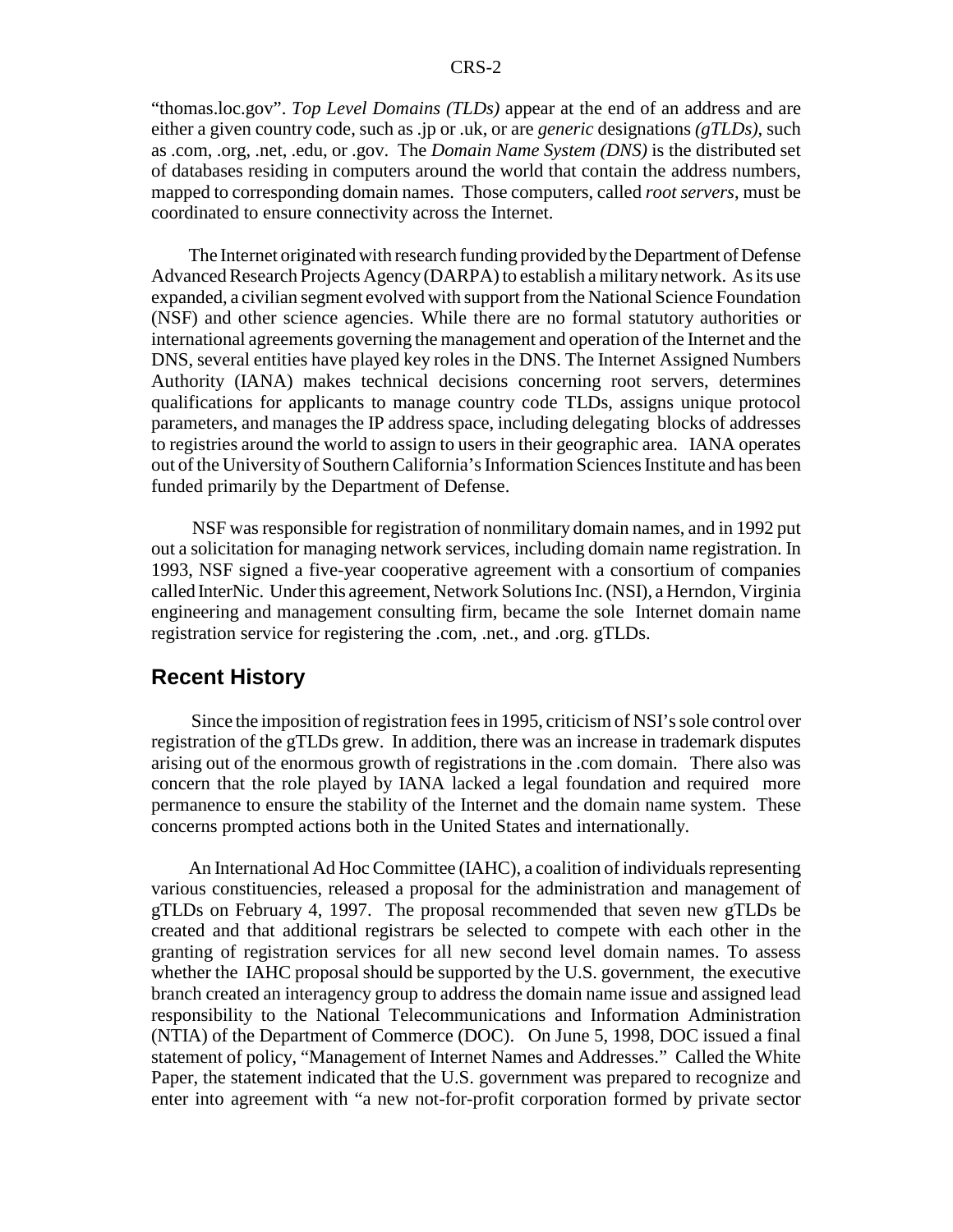Internet stakeholders to administer policy for the Internet name and address system."<sup>1</sup> In deciding upon an entity with which to enter such an agreement, the U.S. government would assess whether the new system ensured stability, competition, private and bottomup coordination, and fair representation of the Internet community as a whole.

In effect, the White Paper endorsed a process whereby the divergent interests of the Internet community would come together and decide how Internet names and addresses would be managed and administered. Accordingly, Internet constituencies from around the world held a series of meetings during the summer of 1998 to discuss how the New Corporation (NewCo) might be constituted and structured. Meanwhile, IANA, in collaboration with NSI, released a proposed set of bylaws and articles of incorporation. The proposed new corporation was called the Internet Corporation for Assigned Names and Numbers (ICANN). After five iterations, the final version of ICANN's bylaws and articles of incorporation were submitted to the Department of Commerce on October 2, 1998. Additionally, nine members of ICANN's interim board were chosen (four Americans, three Europeans, one from Japan, and one from Australia). On November 25, 1998, DOC and ICANN signed an official Memorandum of Understanding (MOU), whereby DOC and ICANN agreed to jointly design, develop, and test the mechanisms, methods, and procedures necessary to transition management responsibility for DNS functions to a private-sector not-for-profit entity.

The White Paper also signaled DOC's intention to ramp down the government's Cooperative Agreement with NSI, with the objective of introducing competition into the domain name space while maintaining stability and ensuring an orderly transition. During this transition period, government obligations were to be terminated as DNS responsibilities transferred to ICANN. Specifically, NSI committed to the development of a Shared Registration System that permits all accredited registrars to provide registration services within the .com, .net., and .org gTLDs. NSI (now VeriSign) continues to administer the root server system until receiving further instruction from the government.

 Significant disagreements between NSI and ICANN & DOC arose over how a successful and equitable transition would be made from NSI's previous status as exclusive registrar of .com, org. and net. domain names, to a system that allows multiple and competing registrars. Of particular controversy was NSI's refusal to sign ICANN's accreditation agreement. On September 28, 1999, after nearly a year of negotiations, DOC, NSI, and ICANN announced a series of formal agreements. NSI agreed to sign an accreditation agreement with ICANN, but with certain limits and conditions placed on ICANN decisions that could affect NSI's business. The agreement stated that NSI retains control of the .com registry for at least four years; if ownership of NSI's registry and registrar operations is fully separated within 18 months (via spinoff or sale to a third party for example), the term would be extended for four additional years. NSI and all accredited registrars provide public access to the full database of registered domain names (the "WhoIs" database). NSI agreed to pay ICANN \$1.25 million upon signing the

<sup>&</sup>lt;sup>1</sup> Management of Internet Names and Addresses, National Telecommunications and Information Administration, Department of Commerce, *Federal Register*, Vol. 63, No. 111, June 10, 1998, 31741.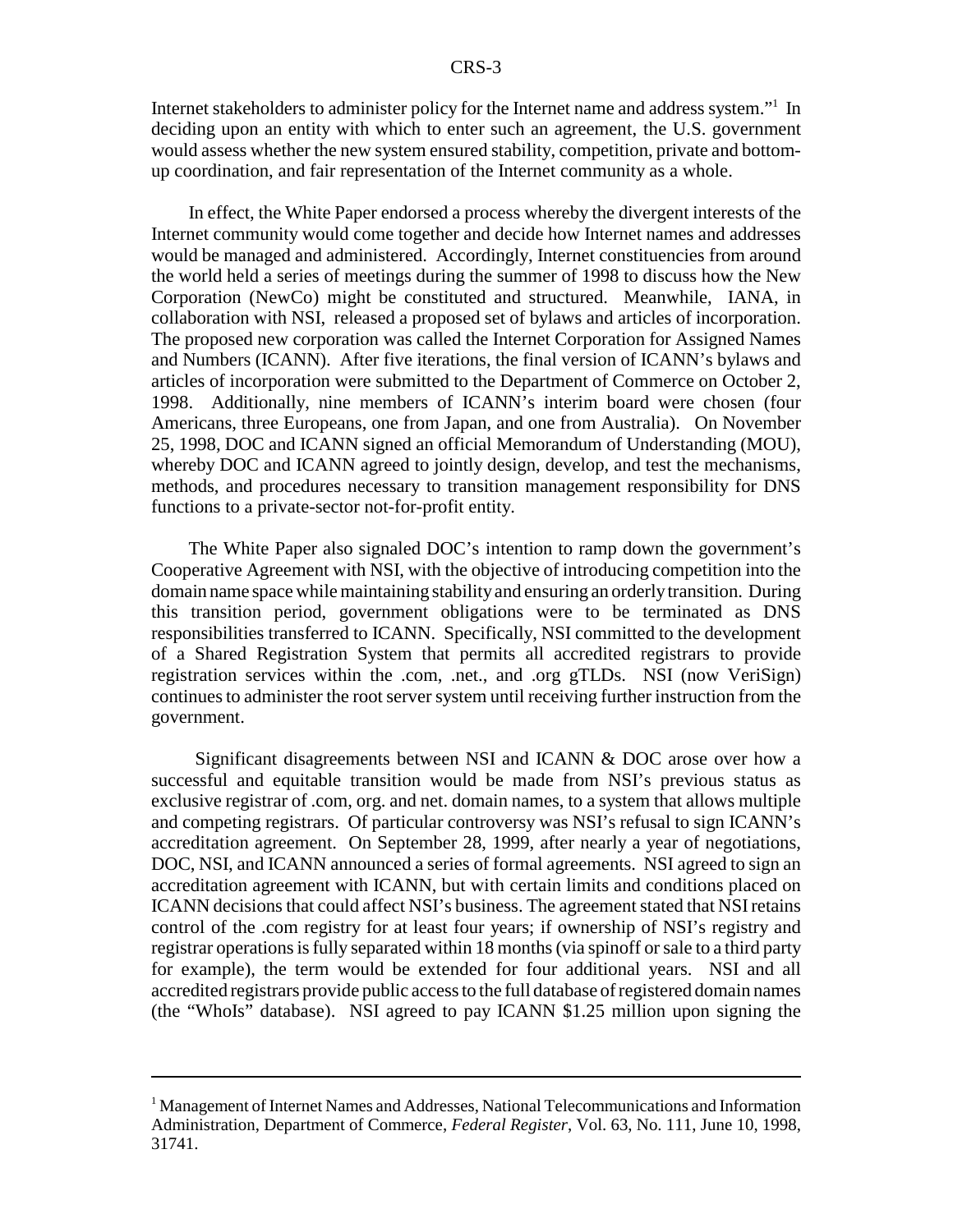agreement, and agreed to approve an ICANN registrar fee policy as long as NSI's share does not exceed \$2 million.

On November 10, 1999, ICANN, NSI, and DOC formally signed the agreements, which provided that NSI (now VeriSign) was required to sell its registrar operation by May 10, 2001 in order to retain control of the dot-com registry until 2007. In April 2001, arguing that the registrar business was by then highly competitive, VeriSign reached a new agreement with ICANN whereby its registry and registrar businesses would not have to be separated. With DOC approval, ICANN and VeriSign signed the formal agreement on May 25, 2001. The agreement provided that VeriSign would continue to operate the .org registry until 2002; the .net registry until June 30, 2005, which prior to that time will be opened for recompetition unless market measurements indicate that an earlier expiration date is necessary for competitive reasons; and the .com registry until at least the expiration date of the current agreement in 2007, and possibly beyond. VeriSign agreed to enhanced measures (including annual audits arranged by ICANN and made available to the U.S. government) to ensure that its registry-operation unit gives equal treatment to all domain name registrars, including VeriSign's registrar business.

On September 17, 2003, ICANN and the Department of Commerce agreed to extend their MOU until September 30, 2006. The MOU specifies transition tasks which ICANN has agreed to address. ICANN will implement an objective process for selecting new Top Level Domains; implement an effective strategy for multi-lingual communications and international outreach; and develop a contingency plan, consistent with the international nature of the Internet, to ensure continuity of operations in the event of a severe disruption of operations.

#### **Issues**

The Department of Commerce (through the National Telecommunications and Information Administration) remains responsible for monitoring the extent to which ICANN satisfies the principles of the White Paper as it makes critical DNS decisions. In the 109th Congress, the Senate Committee on Commerce, Science and Transportation and the House Committee on Energy and Commerce will likely conduct oversight on how the Administration manages and oversees ICANN's activities and policies as it strives to meet the conditions of the Department of Commerce MOU. The 109<sup>th</sup> Congress is also likely to assess the role of the federal government in Internet governance, the nature and implications of the transition of the DNS to private sector ownership, and the role that the international community might play in that transition.

**Governance.** On June 22, 2002, ICANN released a "Blueprint for Reform," which calls for a significant restructuring of ICANN. Specifically, the Board of Directors would be composed of fifteen members: the ICANN President, eight members appointed by a nominating committee, and six selected by three Supporting Organizations. The reform blueprint also recommends that ICANN collect a fee of 25 cents per registered domain name. New bylaws based on the reform proposal were formally adopted by the ICANN Board at the October 2002 Board meeting in Shanghai. Some in the Internet community have spoken against the ICANN reforms, asserting that its elimination of elected At-Large board members precludes effective representation of unaffiliated Internet users. In a related development, the United Nations, at the December 2003 World Summit on the Information Society (WSIS), debated and agreed to study the issue of how to achieve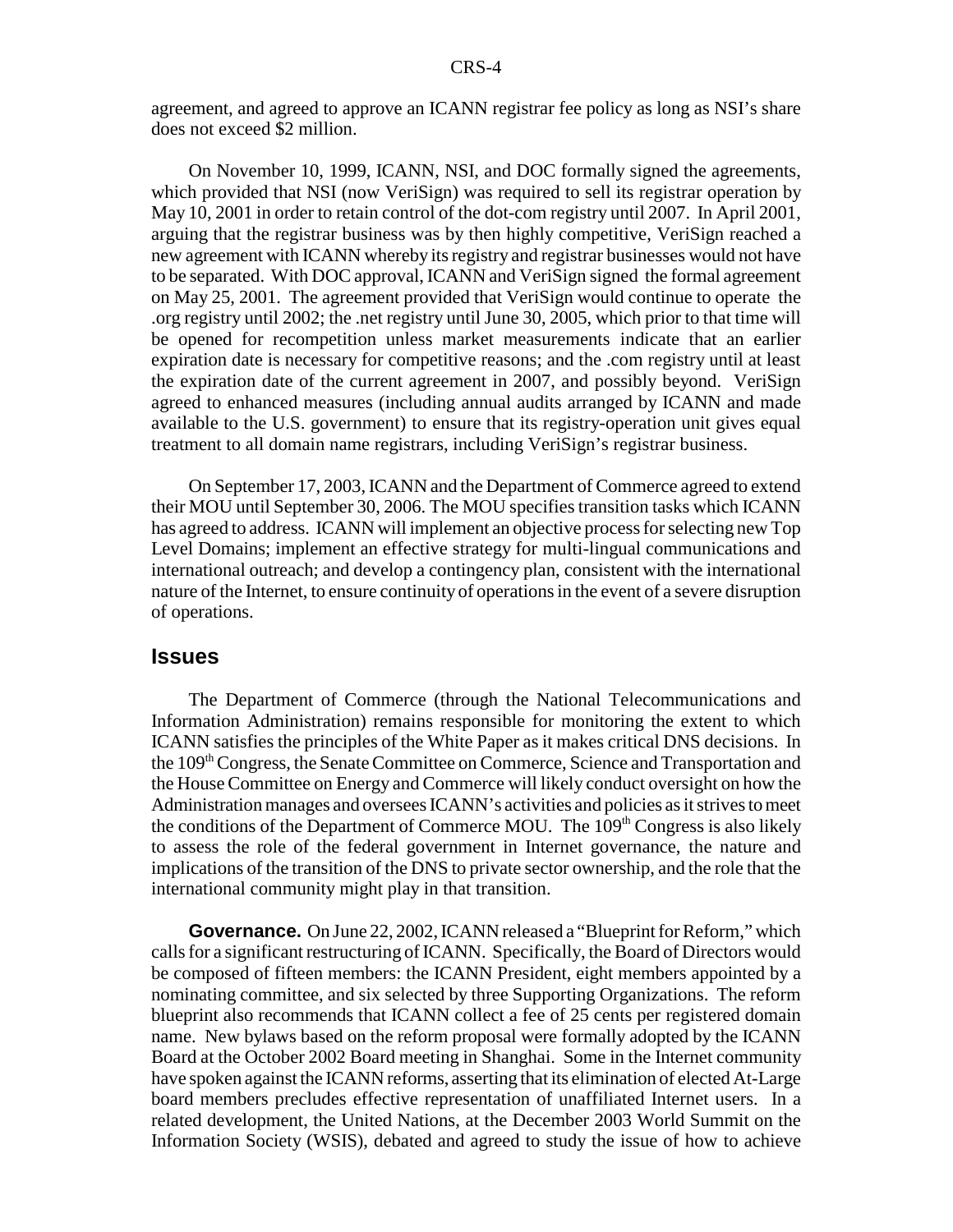greater international involvement in the governance of the Internet and the domain name system. The study is being conducted by the UN's Working Group on Internet Governance (WGIG). The United Nations will revisit the issue in November 2005, after the WGIG study is complete. On December 22, 2004, ICANN announced that it will contribute \$100,000 to help support the WGIG study.

On March 31, 2005, the National Research Council (NRC) released a report entitled, *Signposts in Cyberspace: The Domain Name System and Internet Navigation*. 2 The report was mandated by Congress in 1998 (P.L. 105-305) and sponsored by the Department of Commerce and the National Science Foundation. Among its recommendations, the NRC concluded that the domain name system should continue to be administered by a nongovernmental body and not be turned over to an intergovernmental organization. The report also recommended that before turning over control of the DNS, the Department of Commerce should seek ways to protect ICANN from undue commercial and political pressures, and to provide oversight of ICANN's performance.

**Top Level Domains.** At its July 16, 2000 meeting in Yokohama, the ICANN Board of Directors adopted a policy for the introduction of new top-level domains (TLDs), which could expand the number of domain names available for registration by the public. After considering a total of 47 applications, the ICANN Board selected seven companies or organizations each to operate a registry for one of seven new TLDs, as follows: .biz, .aero, .name, .pro, .museum, .info, and .coop. Subsequently, ICANN considered eleven applications for operating .org after the agreement with VeriSign expired on December 31, 2002. On October 14, 2002, the ICANN Board selected the Internet Society's Public Interest Registry as .org operator. On December 15, 2003, ICANN formally invited applications from all parties for new TLDs. The application period closed on March 15, 2004; ten applications were received. ICANN has entered into negotiations on approving four of the candidate TLDs. Meanwhile, in December 2004, ICANN issued a request for proposals for operating the .net registry. On March 28, 2005, ICANN published an evaluation report identifying Verisign as the highest ranked applicant for operating the .net registry. ICANN says it will now enter into negotiations with Versign for operating the .net registry.

**Protecting Children on the Internet.** In the 107<sup>th</sup> Congress, legislation sought to create a "kids-friendly top level domain name" that would contain only age-appropriate content. The Dot Kids Implementation and Efficiency Act of 2002 was signed into law on December 4, 2002 (P.L. 107-317) and authorizes the National Telecommunications and Information Administration (NTIA) to require the .us registry operator (currently NeuStar) to establish, operate, and maintain a second level domain within the .us TLD that is restricted to material suitable for minors.

In the  $108<sup>th</sup>$  Congress, P.L.  $108-21/S$ . 151 (PROTECT Act), contains a provision (Sec. 108: Misleading Domain Names on the Internet) which would make it a punishable crime to knowingly use a misleading domain name with the intent to deceive a person into viewing obscenity on the Internet. Increased penalties are provided for deceiving minors into viewing harmful material.

<sup>&</sup>lt;sup>2</sup> Available at [http://books.nap.edu/catalog/11258.html?onpi\_newsdoc03312005]